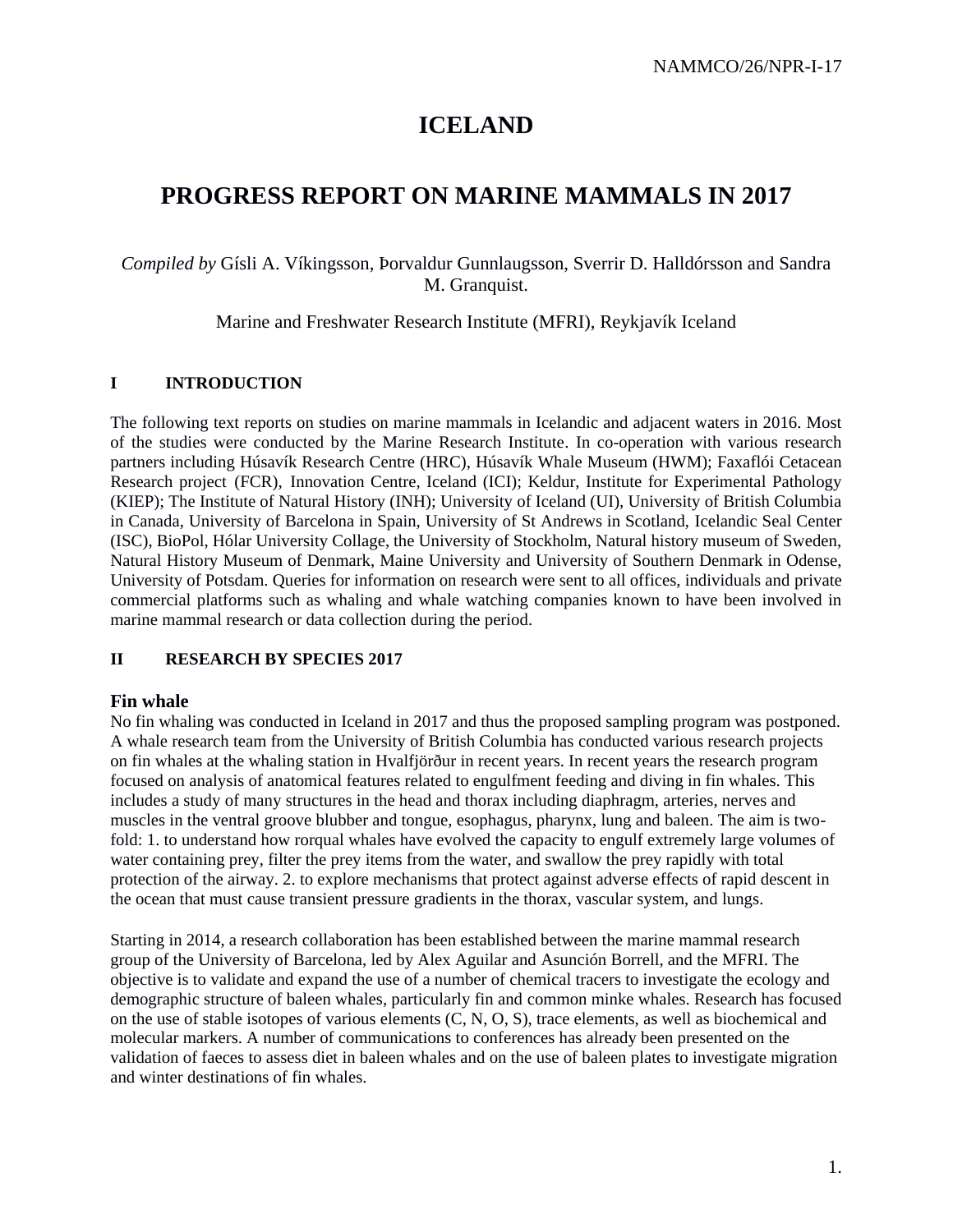## **Common minke whale**

Biological sampling from the common minke whale hunt in Iceland continued under the auspices of the MFRI. For all minke whales, the mitochondrial Control Region and a standard set of 16 nuclear microsatellites is genotyped for population/stock assessment in collaboration with the University of Potsdam.

Studies continued at the MFRI on the development of a new ageing method for common minke whales. The HRC in Húsavík contined their long-term photo-identification and sightings studies of minke whales in Skjálfandi bay.

A new estimate of abundance of common minke whales in coastal Icelandic waters from a 2016 aerial survey was presented in 2017.

## **Humpback whale**

As in 2015 and 2016 humpback whales were the primary species of a whale observation effort onboard two capelin survey vessels 4-29 Sept 2017. Results were similar to the earlier years, but because of delays due to machine problems the observation effort was terminated in 2017 before the area of highest density of capelin and supposedly humpback whales was covered.

The humpbacks have been concentrated in the area where capelin was detected and this is of interest regarding ecosystem modelling for determination of sustainable catch limits for the capelin stock.

The HRC in Húsavík contined their long-term photo-identification and sightings studies of humpback whales in Skjálfandi bay. The MFRI continued their photo-identification studies including the development of the central national humpback whale photo-id database: <https://www.hafogvatn.is/en/research/whale-research/whale-photo-id>

#### **Blue whale**

The HRC in Húsavík continued their long-term photo-identification and sightings studies of blue whales in Skjálfandi bay. Acoustic tags were deployed on two blue whales in Skjálfandi Bay.

## **Killer whale**

In 2017 the MFRI conducted a field season in Vestmannaeyjar during June, July and August, continuing a long-term project on killer whales that started in 2008. The current focus of the project is to investigate dietary specialisation in killer whales and thus the field work focused on collecting information on prey targeted and dietary preferences of individual whales by collection of photo-identifications, observation of feeding events and collection of skin biopsy samples. There was also the addition of a land-based station that allowed for a broader monitoring of variations in the occurrence of killer whales as well as other cetaceans in the local marine ecosystem.

The Icelandic killer whale catalogue containing over 400 killer whale individuals identified between 2006 and 2015 was published on the MFRI web in 2017: https://www.hafogvatn.is/static/research/files/hv2017-005pdf

## **White-beaked dolphins**

The HRC in Húsavík contined their long-term photo-identification and sightings studies of white-beaked dolphins in Skjálfandi bay. C-PODS were deployed in Skjálfandi Bay for detection of white-beaked dolphins.

Efforts to estimate bycatch of white-beaked dolphins in fisheries continued at the MFRI.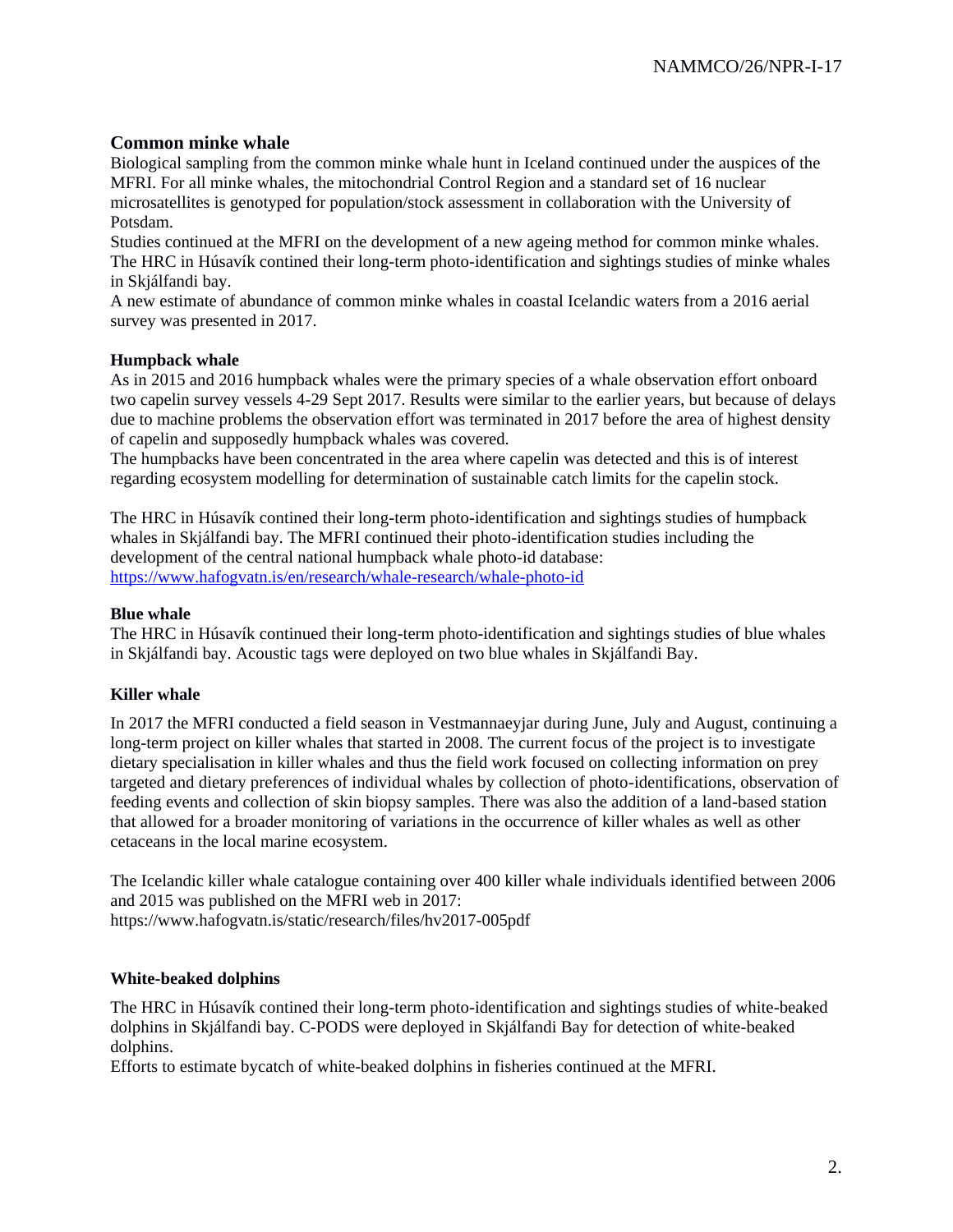#### **Harbour porpoise**

Efforts to estimate bycatch of harbour porpoises in fisheries continued at the MFRI. Accoustic porpoise deterrents (pingers) were tested for the first time in the Icelandic cod gillnet fishery in April of 2017, but their use showed no reduction in porpoise bycatch, as 7 porpoises got caught in nets with pingers, while 5 porpoises got caught in control nets nearby. A more detailed analysis of this experiment is underway and should be published later this year.

Collaboration of the MFRI with the University of Potsdam on harbour porpoise genetic research is ongoing (Lah et al. 2016). Among the objectives of this study is estimation of population size based on close kin analysis. For all harbour porpoises, the mitochondrial Control Region and a standard set of 15 nuclear microsatellites is genotyped for population/stock assessment and close-kin-based estimation of population size. Furthermore, multiple nuclear Single Nucleotide Polymorphisms (SNPs) are typed in a representative subset of samples. In 2017 fishermen for the first time received a payment for each harbour porpoise DNA tissue sample that they send in to the MFRI, and this is clearly resulting in an increase in samples and in the recording of by-catch.

Efforts to estimate bycatch of harbour porpoises in fisheries continued at the MFRI.

C-PODS were deployed in Skjálfandi Bay for detections of harbour porpoises.

#### **Other (multi) cetacean species**

During 7. June- 1. July 2017 the MFRI participated in a cetacean sightings cruise conducted onboard the RRS Discovery and organized by the Sea Mammal Research Unit. University of St Andrews, Scotland. The cruise collected data on cetacean and seabird distribution, as well as oceanography in the sub-polar frontal zone between the UK and Canada

#### **Harbour seals**

A report presenting results on the status of the Icelandic harbour seal population (based on the survey from 2016) was published in 2017 (Thorbjörnsson et al. 2017). Due to the observed severe decrease in the population, factors contributing to mortality are currently investigated. As an example, research on timing of pupping period and population identity has been initiated. A new harbour seal census is planned for 2018.

The effect of seal watching tourism on the behaviour and distribution of harbour seals has been studied by ISC and MFRI since 2008, together with interdisciplinary research on seal watching management. An evaluation on existing seal watching codes of conduct was published during the year (Öqvist et al., 2017). The perception of marine mammal watching tourists towards marine mammal conservation and management in Iceland was investigated by ISC and MFRI in co-operation with Stockholm University and analysis is ongoing.

The MFRI and ISC initiated a photo-identification pilot study in 2017, including testing software and creating a foundation for a photo-id database.

In 2017, a study on vocalisations and behaviour of male Icelandic harbour seals during the mating season was initiated by UI and MFRI in cooperation with the University of Southern Denmark in Odense.

A study of harbour seal genetics was initiated in 2016, in cooperation between MFRI, ISC and the Natural history museum of Denmark and analysis is ongoing.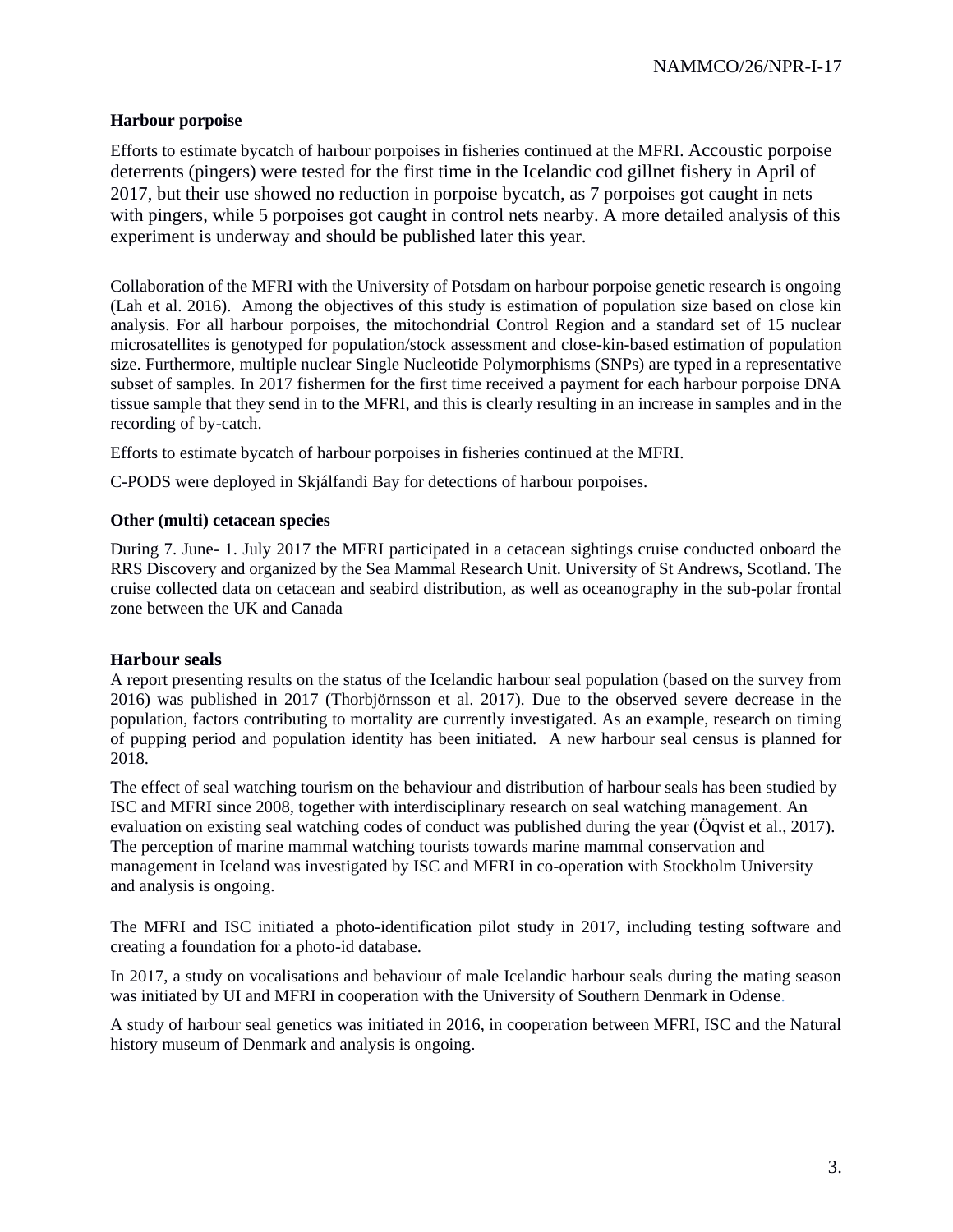#### **Grey seals**

To estimate the current status of the Icelandic grey seal population, a census was conducted during the pupping period in 2017 and analysis is currently ongoing. A project was initiated in October 2016 where five grey seal pups were tagged with satellite tags to map habitat use and the analysis is ongoing.

A study of grey seal genetics was initiated in 2016, in cooperation between MFRI, ISC, the Natural history museum of Denmark and Main University, and analysis is ongoing.

#### **Other (multi) pinniped species**

A project investigating environmental toxicants in seals in Icelandic waters was initiated by MFRI during 2017.

## **III ONGOING (CURRENT) RESEARCH**

#### **Cetaceans**

Apart from several ongoing long-term studies continuing in 2018, a new research project on humpback whale movements and feeding ecology will be initiated in September 2018 by the MFRI.

#### **Pinnipeds**

A harbour seal census is planned for 2018 by the MFRI. Research on timing of pupping period and pup production has also been initiated.

Research on interactions between seals and fisheries will continue with further investigation on mapping seal habitat/abundance for example with application of satellite tags and by increasing knowledge on bycatch. Analysis of harbour seal diet in river mouths in the north west of Iceland (by ISC and IMFR) initiated in 2008, with special efforts put on investigating the effect of seals on salmonids will continue.

A study on the effect of land- and boat based tourism on the spatial and behavioural haul-out patterns of harbour seal and the interdisciplinary research on seal watching management initiated in 2008 by ISC and MFRI will continue the following years. Some results regarding the perception of marine mammal watching tourists towards marine mammal conservation and management in Iceland was recently published (Burns et al., 2018) and further analysis is ongoing (Granquist et al., in prep.).

# **IV ADVICE GIVEN AND MANAGEMENT MEASURES TAKEN**

## **Cetaceans**

Based on assessments conducted by the Scientific Committees of NAMMCO and the IWC, the MFRI recommended in 2017 that annual catches in 2018-2025 do not exceed 161 fin whales on the East Greenland – West Iceland management area and 48 fin whales in the East Iceland-Faroes management area. On the same basis the MFRI recommended in 2016 maximum annual takes of 224 common minke whales in the Icelandic continental shelf (CIC) area during 2016-2018.

## **Pinnipeds**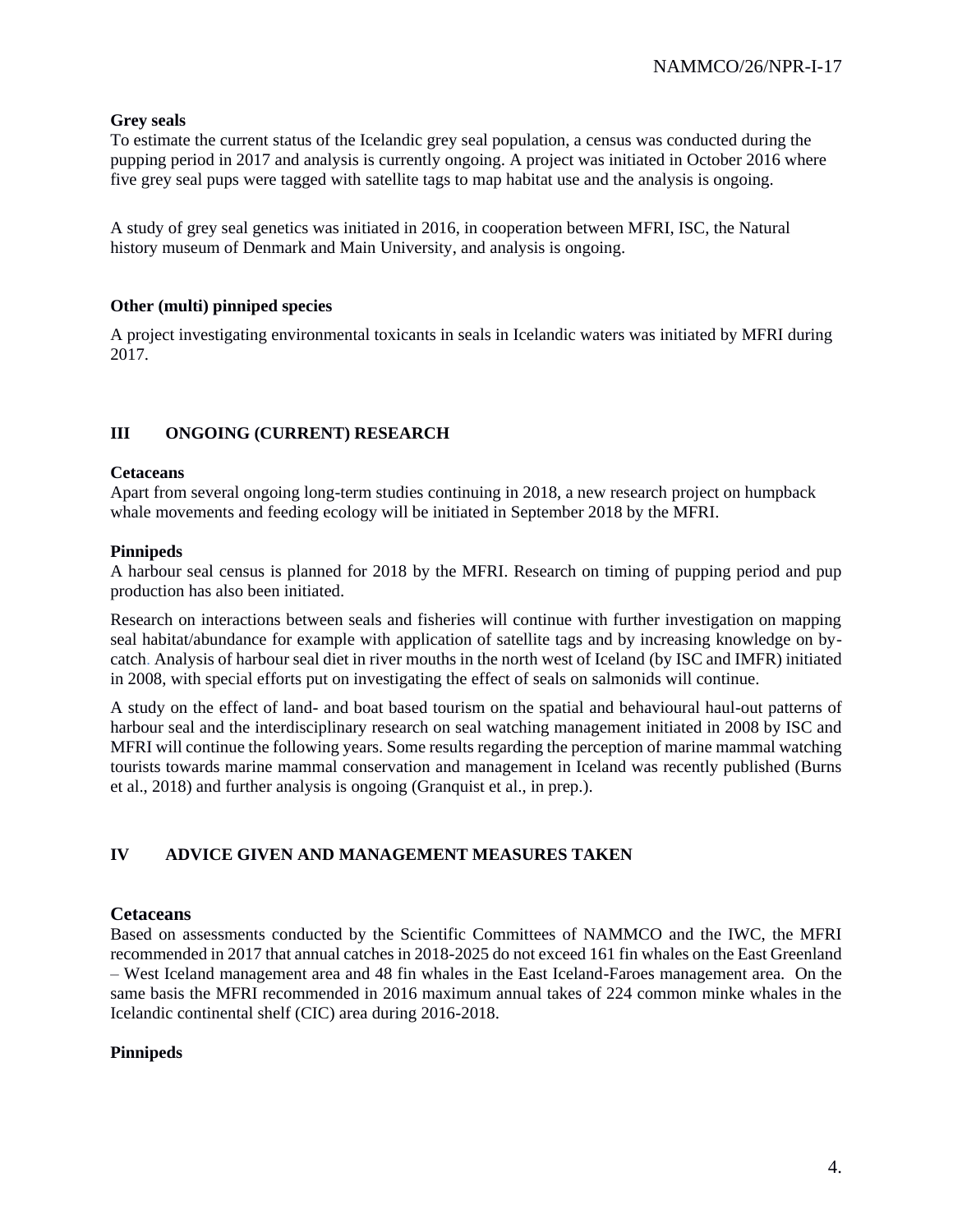**Harbour seals**: MFRI advices that direct hunt should be prevented and that actions must be taken to reduce by-catch of seals in commercial fisheries. MFRI also advices that a hunting management system should be initiated, and that reporting of all seal hunt should be mandatory.

**Grey seals**: MFRI will release advice based on the management objectives set for grey seals in Iceland only after the grey seal population estimate has been finalized in 2018.

#### **References** (other than below under V)

Lah L, Trense D, Benke H, Berggren P, Gunnlaugsson Þ, Lockyer C, Öztürk A, Öztürk B, Pawliczka I, Roos A, Siebert U, Skóra K, Víkingsson GA, Tiedemann R. (2016) Spatially Explicit Analysis of Genome-Wide SNPs Detects Subtle Population Structure in a Mobile Marine Mammal, the Harbor Porpoise. PloS one, 11(10), p.e0162792. URL: http://journals.plos.org/plosone/article?id=10.1371/journal.pone.0162792

#### **V PUBLICATIONS AND DOCUMENTS**

#### **Peer-reviewed publications**

.

- Alves, F Towers,JR, Baird, RW, Bearzi, G, Bonizzoni, S, Ferreira,R, Halicka, Z, Alessandrini, A, Kopelman, AH, Yzoard, C, Rasmussen, MH, Bertulli, CG, Jourdain, E, Gullan, Rocha, D, Hupman, K, Mrusczok, MT,Samarra, FIP, Magalhaes, S, Weir,CR, Ford, JKB and A. Dinis, A (2017). The incidence of bent dorsal fins in free-ranging cetaceans. J. Anat. Rec. (doi: 10.1111/joa.12729).
- Garde, E., Bertelsen, M.F., Ditlevsen, S., Heide-Jørgensen, M.P., Nielsen, N.H., Frie, A.K., Olafsdottir, D., Siebert, U. Hansen, S.H. 2017. [Accuracy of the Aspartic Acid Racemization Technique in Age](http://septentrio.uit.no/index.php/NAMMCOSP/article/view/4400)  [Estimation of Mammals and the Influence of Body Temperature.](http://septentrio.uit.no/index.php/NAMMCOSP/article/view/4400) NAMMCO Sci.Publ. vol 10. DOI: [http://dx.doi.org/10.7557/3.4400.](http://dx.doi.org/10.7557/3.4400)
- Jourdain E, Tavares SB and Samarra FIP (2017) Incidence of probable vertebral column deformities in Norwegian and Icelandic killer whales (Orcinus orca). Aquatic Mammals 43: 682-690
- Klotz, L, Fernández, R and Rasmussen, MH (2017). Annual and monthly fluctuations in humpback whale (Megaptera novaeangliae) presence in Skjálfandi Bay, Iceland, during the feeding season. J. CETACEAN RES. MANAGE 16: 9–16
- Lillie, MA., AW Vogl, S Raverty, M Haulena, WA McLellan, GB Stenson, RE Shadwick. 2017. Controlling thoracic pressures in cetaceans during a breath-hold dive: importance of the diaphragm. Journal of Experimental Biology 220 (19), 3464-3477.
- Lillie, MA., AW Vogl, KN Gil, JM Gosline, RE Shadwick. 2017. Two levels of waviness are necessary to package the highly extensible nerves in rorqual whales. Current Biology 27 (5), 673-679.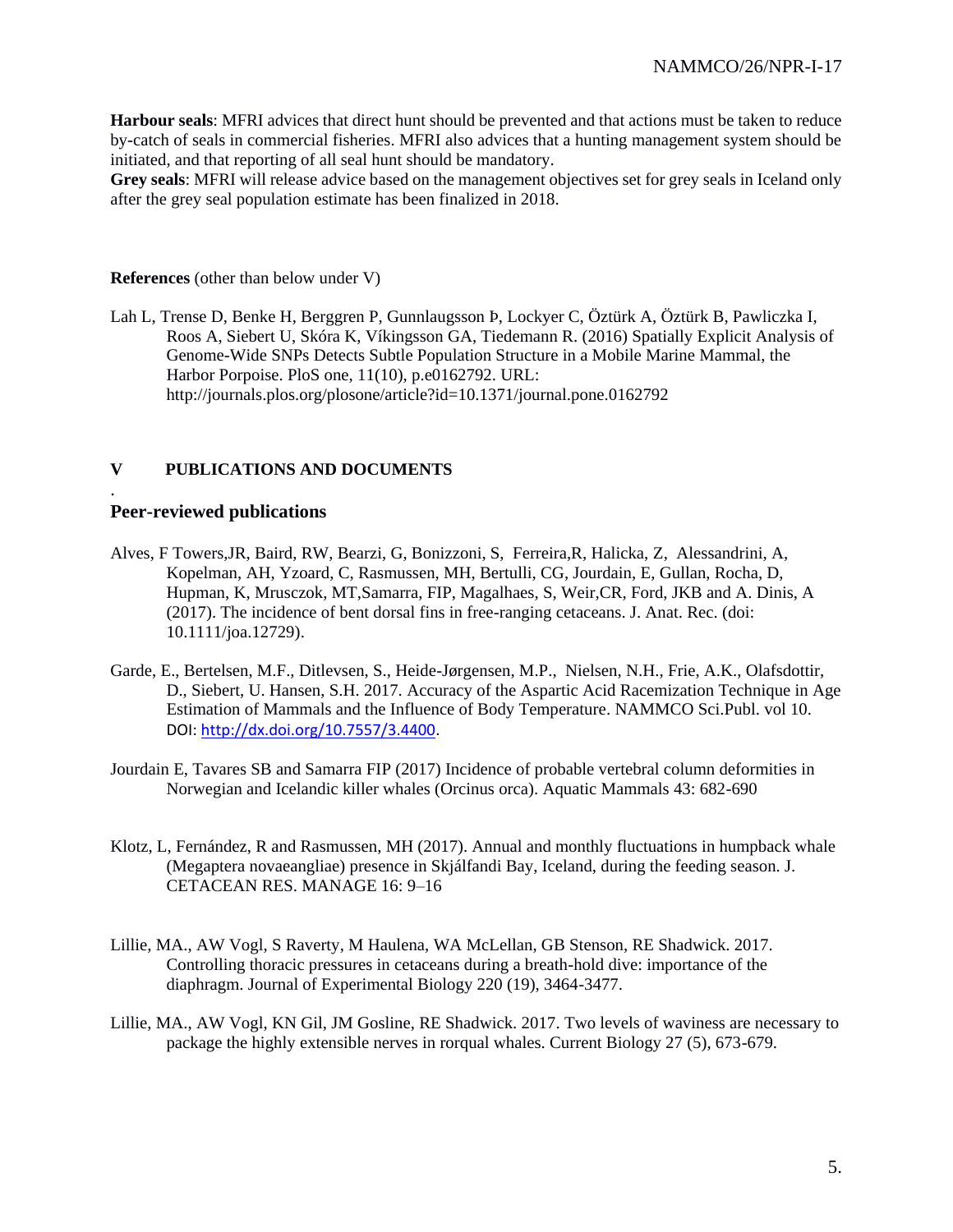- Nielsen, N.H., Víkingsson, G.A., Hansen, S.H., Ditlevsen, S., Heide-Jørgensen, M.P. 2017. [Two](http://septentrio.uit.no/index.php/NAMMCOSP/article/view/4184)  [techniques of age estimation in cetaceans: GLGs in teeth and earplugs, and measuring the AAR](http://septentrio.uit.no/index.php/NAMMCOSP/article/view/4184)  [rate in eye lens nucleus.](http://septentrio.uit.no/index.php/NAMMCOSP/article/view/4184) NAMMCO Sci.Publ. vol 10. DOI[: http://dx.doi.org/10.7557/3.4184.](http://dx.doi.org/10.7557/3.4184)
- Richard G, Filatova OA, Samarra FIP, Fedutin ID, Lammers M and Miller PJO (2017) Icelandic herringeating killer whales feed at night. Marine Biology 164: 32. doi: 10.1007/s00227-016-3059-8.
- Samarra FIP, Tavares S, Béesau J, Deecke VB, Fennell A, Miller PJO, Pétursson H, Sigurjónsson J and Víkingsson GA (2017) Movements of killer whales (Orcinus orca) relative to seasonal and longterm shifts in herring (*Clupea harengus*) distribution. Marine Biology 164: 159. doi:10.1007/s00227-017-3187-9
- Samarra FIP, Vighi M, Aguilar A and Víkingsson GA (2017) Intra-population variation in isotopic niche in herring-eating killer whales. Marine Ecology Progress Series, 564: 199-210.
- Shadwick, ER, JA Goldbogen, ND Pyenson, JCA Whale. 2017. Structure and function in the lunge feeding apparatus: mechanical properties of the fin whale mandible. The Anatomical Record 300 (11), 1953-1962.
- Tavares S, Samarra FIP and Miller PJO (2017) A multilevel society of herring-eating killer whales indicates adaptation to prey characteristics. Behavioral Ecology 28: 500-514
- Vogl, W., H Petersen, A Adams, MA Lillie, RE Shadwick. 2017. The functional anatomy of nerves innervating the ventral grooved blubber of fin whales (Balaenoptera physalus). The Anatomical Record 300 (11), 1963-1972.
- Öqvist, E.L., Granquist, S.M., Burns, G.L. and Angerbjörn, A. 2017. Sealwatching: an evaluation of codes of conduct. *Tourism in marine environments* 13(1); 1-15. <https://doi.org/10.3727/154427317X14964473293699>

#### **Thesis**

- Lavin, C (2017). Photo-identification of humpback whales (Megaptera novaeangliae) between Iceland, Norway and Guadeloupe, Master thesis, University of Iceland
- Magnúsdóttir, E.E. 2017. The singing behaviour of humpback whales (Megaptera novaeangliae) in subarctic waters. PhD thesis, University of Iceland. May 2017
- Ovide, B. 2017. Using tag data to assess behaviour, vocal sounds, boat noise and potential effects on Humpback whales (Megaptera novaeangliae) in response to whale watching boats in Skjálfandi Bay (Húsavík), Iceland. Master thesis, University of the Westfjords

## **Reports/Conference abstracts**

Arregui, M.; Borrell, A.; Víkingsson, A.; Olafsdottir, D. & Aguilar, A.: Stable isotope analysis of fecal material provides insight into the diet of baleen whales. Document SC/67A/EM/05, Annual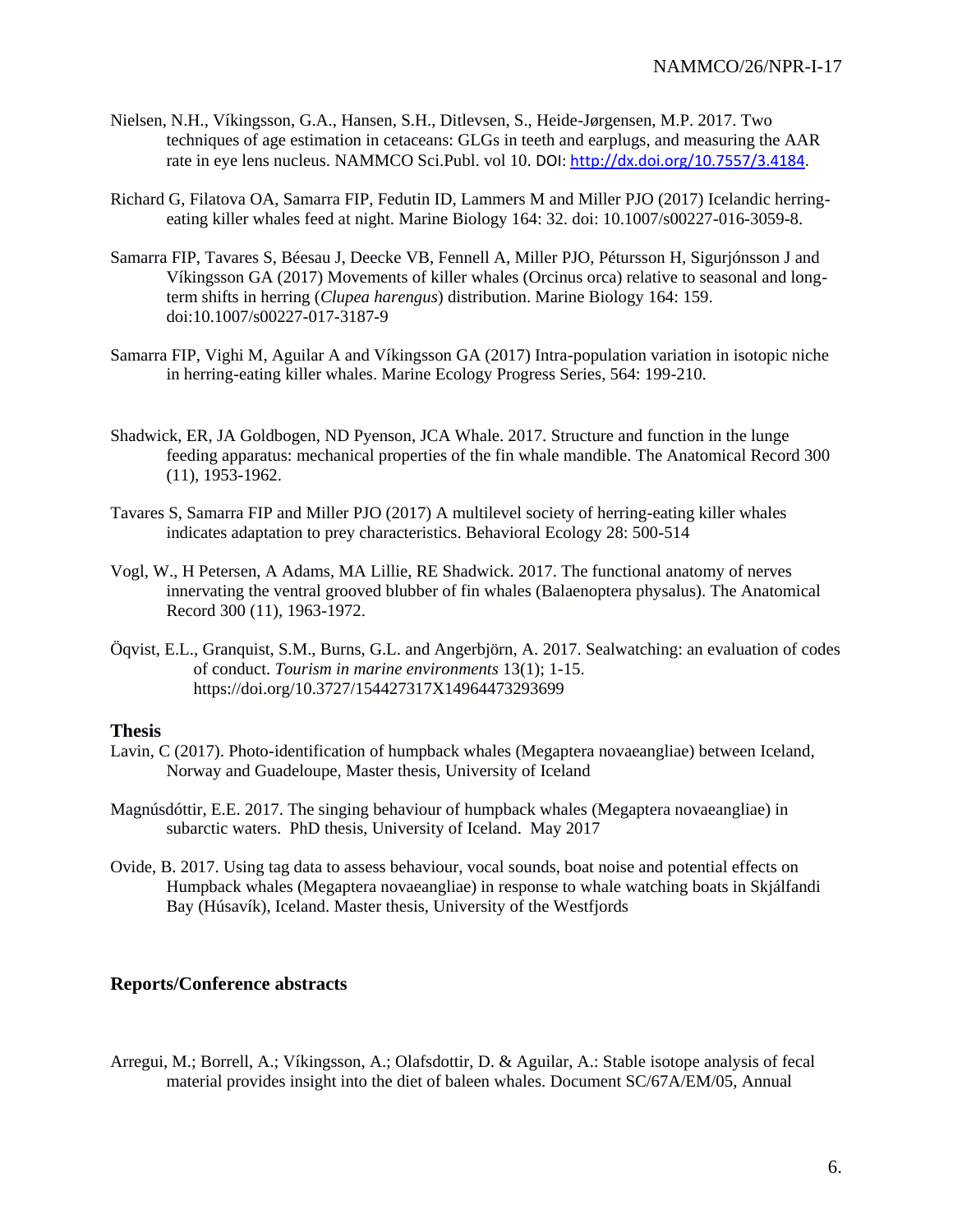Scientific Committee Meeting of the International Whaling Commission, 9-21 May 2017, Bled (Slovenia). 10pp.

- Basran, C and Rasmussen, MH (2017). First tests of humpback whale behavioral response to two acoustic deterrent devices (ADDS) in Iceland. 22nd Biennial Conference on the Biology of Marine Mammals, Halifax, Nova Scotia, Canada, 22-27 October (poster)
- Berube, M., Oosting, T., Aguilar, A., Berrow, S., Gauffier, P., Hao, W., Heide-Jörgensen, M.P., Kovacs, K., Landry, S., Larsen, F., Lydersen, C., Martin, v., Öien, N., Panigada, S., Prieto, R., Ramp, C., Robbins, J., Ryan, C., Sears, R., Silva, M., Víkingsson, G., Palsböll, P. 2017. Are the "Bastards" coming back? Molecular identification of live blue and fin whale hybrids in the North Atlantic Ocean. 22nd Biennial Conference on the Biology of Marine Mammals, Halifax, Nova Scotia, Canada, 22-27 October
- García-Vernet, R., LLoret, R.L., Vighi, M., Borrell, A., Víkingsson, G. and Aguilar, A. 2017. Variation in the oscillation pattern of stable isotope values in baleen plates from North Atlantic fin whales. 22nd Biennial Conference on the Biology of Marine Mammals, Halifax, Nova Scotia, Canada, 22- 27 October.
- García-Vernet, R., Sant, P., Víkingsson, G., Borrell, A. and Aguilar, A. 2017. Are stable isotope values and oscillations consistent in all baleen plates along the filtering apparatus? Validation of an increasingly-used methodology. Document SC/67a/EM06, Annual Scientific Committee Meeting of the International Whaling Commission, 9-21 May 2017, Bled (Slovenia). 12pp.
- Lopes, X. M., Berube, M., Berrow, S., Larsen, F., Haug, T., Hoekendijk J., Hoelzel, R., Kot, B., Öien, N., Oosting, T., Pampoulie, C., Ramp, C., Robbins, J., Ryan, C., Sears, R., Simon, M., Skaug, H., Verkuil, Y., Víkingsson, G., Witting, L., Zee, J., Palsböll, P. 2017. Population genetic structure of North Atlantic minke whales, *Balaenoptera acutorostrata*. 22nd Biennial Conference on the Biology of Marine Mammals, Halifax, Nova Scotia, Canada, 22-27 October
- Pike DG, Gunnlaugsson T and Víkingsson GA (2016) Icelandic aerial survey 2016: Survey report and abundance estimates for minke whales, Document NAMMCO SC/23/AE/07, IWC SC/67a/NH05 Annual Scientific Committee Meeting of the International Whaling Commission, 9-21 May 2017, Bled (Slovenia). 29 pp
- Ovide, BG, Rasmussen, MH, Wensveen, P, Lang, P, Akamatsu, T, Basran, C and Iversen, MR (2017). Using behavior and acoustic data from multi-sensor tags to access responses of humpback whales (Megaptera novaeanliae) to whale watching boat noise in Skjalfandi Bay (Husavik), Iceland. ECS conference, Middelfart, Denmark, 1-3 May (speed talk)
- Ramirez-Martinez, N.C., Víkingsson, G.A., Øien, N.L., Mikkelsen, B., Gunnlaugsson, Th.,. Hammond, P.S. 2017. Decadal-scale summer cetacean distribution in the North Atlantic. 22nd Biennial Conference on the Biology of Marine Mammals, Halifax, Nova Scotia, Canada, 22-27 October.
- Rasmussen, M, Schnitzler, Jeff, Wahlberg, M, Tomonari Akamatsu, Klaus Lucke, Jakob Tougaard and Siebert U (2017). Impact of vibroseismic underwater sound on the behaviour of baleen whales 31st conference of the European Cetacean Society, Middelfart, Denmark, 1-3 May (poster)

Rasmussen, MH, Koblitz, J and Stilz, P. 2017. A 16-hydrophone array to study the echolocation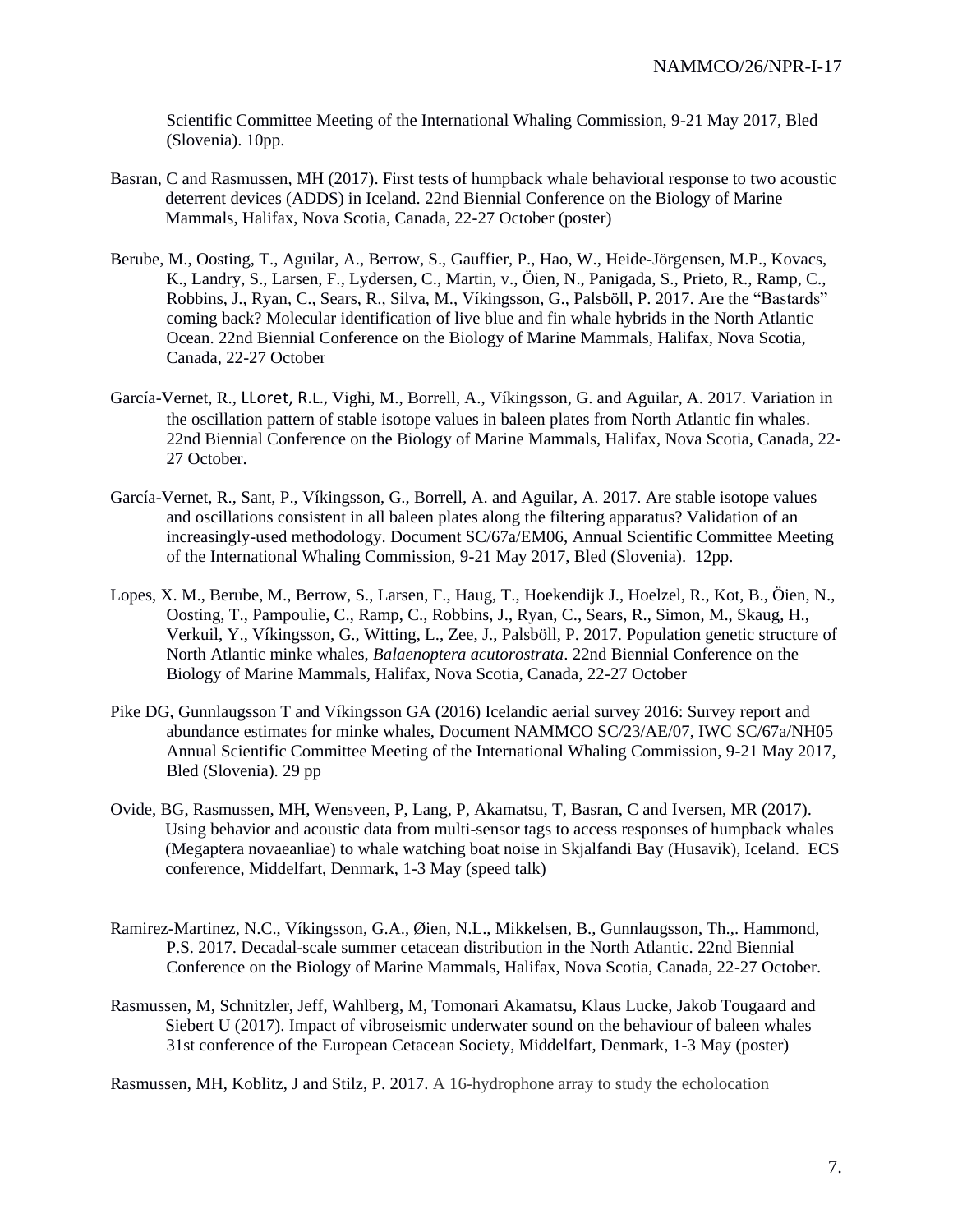behaviour of white-beaked dolphins (Lagenorhynhus albirostris) and harbour porpoises (Phocoena phocoena) in Iceland. 22nd Biennial Conference on the Biology of Marine Mammals, Halifax, Nova Scotia, Canada, 22-27 October (speed talk).

- Rita, D., Borrell, A., Víkingsson, G. And Aguilar, A. 2017. Fixation of stable isotope signals in the baleen plates of fin whale (*Balaenoptera physalus*). 22nd Biennial Conference on the Biology of Marine Mammals, Halifax, Nova Scotia, Canada, 22-27 October.
- Samarra FIP, Tavares SB, Miller PJO and Víkingsson GA (2017) Killer whales of Iceland 2006-2015. Report of the Marine and Freshwater Research Institute HV2017-005, ISSN 2298-9137.
- Samarra FIP, Vighi M, Aguilar A and Víkingsson GA (2017) Variation in isotopic niche suggests population structuring in herring-eating killer whales off Iceland. 31st conference of the European Cetacean Society, Middelfart, Denmark, 1-3 May (poster)
- Samarra FIP, Tavares S, Béesau J, Deecke VB, Fennell A, Miller PJO, Pétursson H, Sigurjónsson J and Víkingsson GA (2017) Movements of killer whales (*Orcinus orca*) relative to seasonal and longterm shifts in herring (*Clupea harengus*) distribution. 22nd Biennial Conference on the Biology of Marine Mammals, Halifax, Nova Scotia, Canada, 22-27 October (oral).
- Tavares S,Samarra, F, Pascoal S, Graves J and Miller PJO (2017) The role of kinship in the sociality of herring-eating killer whales (Orcinus orca) in Iceland. 22nd Biennial Conference on the Biology of Marine Mammals, Halifax, Nova Scotia, Canada, 22-27 October (oral).
- Víkingsson, G. 2017. The role of whales as predators and prey. Symposium on the role of whales in the Ecosystem. 27. April 2017, University of Iceland.
- Víkingsson G. 2017. Changes in large whale distributions in the Central North Atlantic. Workshop at the 22nd Biennial Conference on the Biology of Marine Mammals, Halifax, Nova Scotia, Canada, 22- 27 October.
- Þorbjörnsson, J.G., Hauksson, E., Sigurðsson, G.M. and Granquist, S.M. 2017. Aerial census of the Icelandic harbour seal (*Phoca vitulina*) population in 2016: Population estimate, trends and current status [Landselstalning 2016: Stofnstærðarmat, sveiflur og ástand stofns]. Marine and Freshwater Research Institute, HV 2017-009.

## **VI APPENDIX 1 - CATCH DATA**

#### **VII APPENDIX 2 - BY-CATCH DATA a. Short narrative**

Bycatch of marine mammals was monitored in all major fisheries in Icelandic waters in 2017, through logbook submissions, reports from onboard inspectors from the Directorate of Fisheries and in the MFRI annual gillnet survey. Draft report on bycatch in Icelandic fisheries was presented to the NAMMCO Bycatch working group in May 2017, and has since been edited to account for the recommendations of the group which will be reviewed by the group in March. In addition to this overview, a more detailed report will be released soon on bycatch in the lumpsucker gillnet fishery around Iceland.